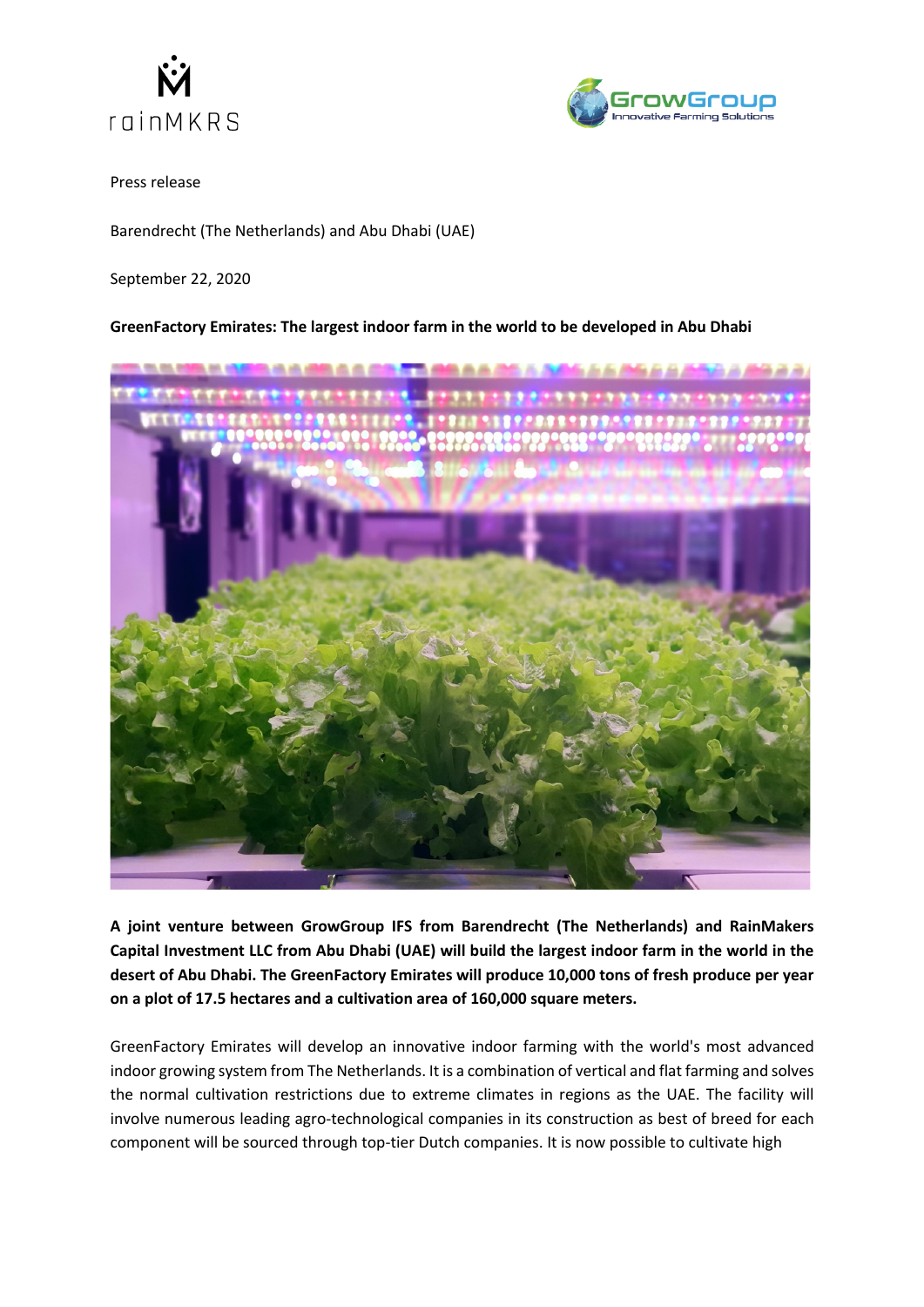



quality vegetables 100% pesticide free, all year round and anywhere on the planet: "Quality of Holland – Local Grown." From seeding, harvesting, processing to "ready to eat" products will take place under one roof.

The joint venture also plans to build other indoor farms in other regions of the world where extreme climates are a challenge to normal cultivation.

## **Water, Co2 and waste**

The GreenFactory will be saving 95% of water consumption as opposed to standard methods of cultivation as well as reducing its Co2 footprint up to 40%. By growing fresh produce locally, GreenFactory Emirates will also contribute to reducing waste in various other areas. Its contribution to slowly reducing reliance on fresh foods imports will in turn reduce waste of produce occurring during the transport process while reducing logistical traffic.

## **Research and development**

GreenFactory Emirates will include a built-in research and development component that will help ramp up the production beyond the 56 current varieties of lettuces, leafy greens, herbs and kale. It will also optimise its production by collecting real time data to inform future global expansion of indoor farming. With confirmed partnerships with GAAS Wageningen and Delphy in The Netherlands, GreenFactory will benefit from live feedback provided by some of the best students and Academia in the field.

## **Food security**

Food security is high on the UAE's agenda. The country aims to be number 1 on the Global Food Security Index by 2051. In 2019, the UAE ranked on the 21st place on the Index, jumping an impressive 10 places from number 31 in 2018. Boosting local production and creating an enabling environment for agri-tech is a top priority for the government. The UAE strives to become a knowledge hub with regards to food production in heat, high humidity and high salinity soil. The private sector (supermarket chains and the hospitality industry) has also set ambitious targets for itself in order to sell more local produce.

## **Partnership**

The partnership between GrowGroup and rainMKRS is initiated and a result of an introduction made by the Embassy of the Kingdom of The Netherlands in the United Arab Emirates and the Monarch Group which has played an instrumental role in seeking opportunities and nurturing relationships.

## **Expo 2020 Dubai**

The total project amounting to 650M AED (150M EURO) is planned in different phases in 3 years. Phase 1 will be operational before Expo 2020 Dubai in October 2021, so GreenFactory Emirates can show the world its innovations. A kick-off for more similar projects and innovations worldwide.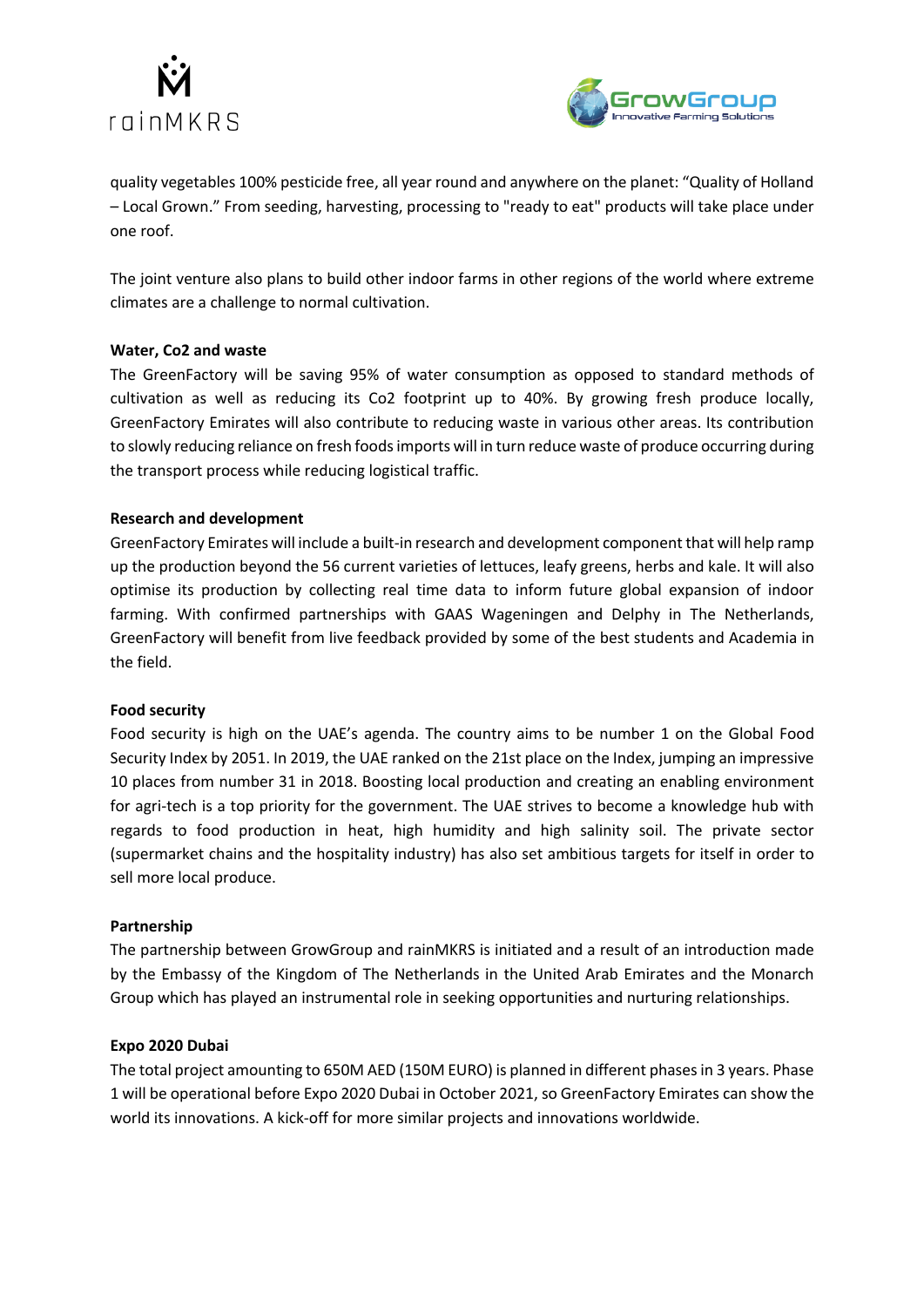# roinMKRS





John Breedveld

## **rainMKRS Capital Investment LLC**

## **GrowGroup IFS**

GrowGroup IFS (Innovative Farming Solutions), founded by CEO John Breedveld in Barendrecht in The Netherlands, is specialised in developing indoor farming based on the most advanced Dutch innovative farming solutions, especially in regions where normal cultivation is restricted by extreme climate and or limited space.

With offices in Abu Dhabi (UAE) and Montreal (Canada), rainMKRS is an entrepreneurial catalyst cofounded by a group of Emirati and Canadian entrepreneurs. Led by Mohamed Jouan Al-Dhaheri, Sultan

Al-Nassour, Sebastien Leblond and Jonathan Mérineau Gosselin, rainMKRS brings together the world's most impactful companies and projects in the food and agriculture sector and UAE's economic, educational and investment stakeholders. rainMKRS' objective is to help bridge the gap between these stakeholders in order to accelerate the progress on critical and strategic components in support of the UAE desire to achieve food security.



Mohamed Jouan Al-Dhaheri

*GreenFactory Emirates* is its first of many initiatives in the field.

-----------